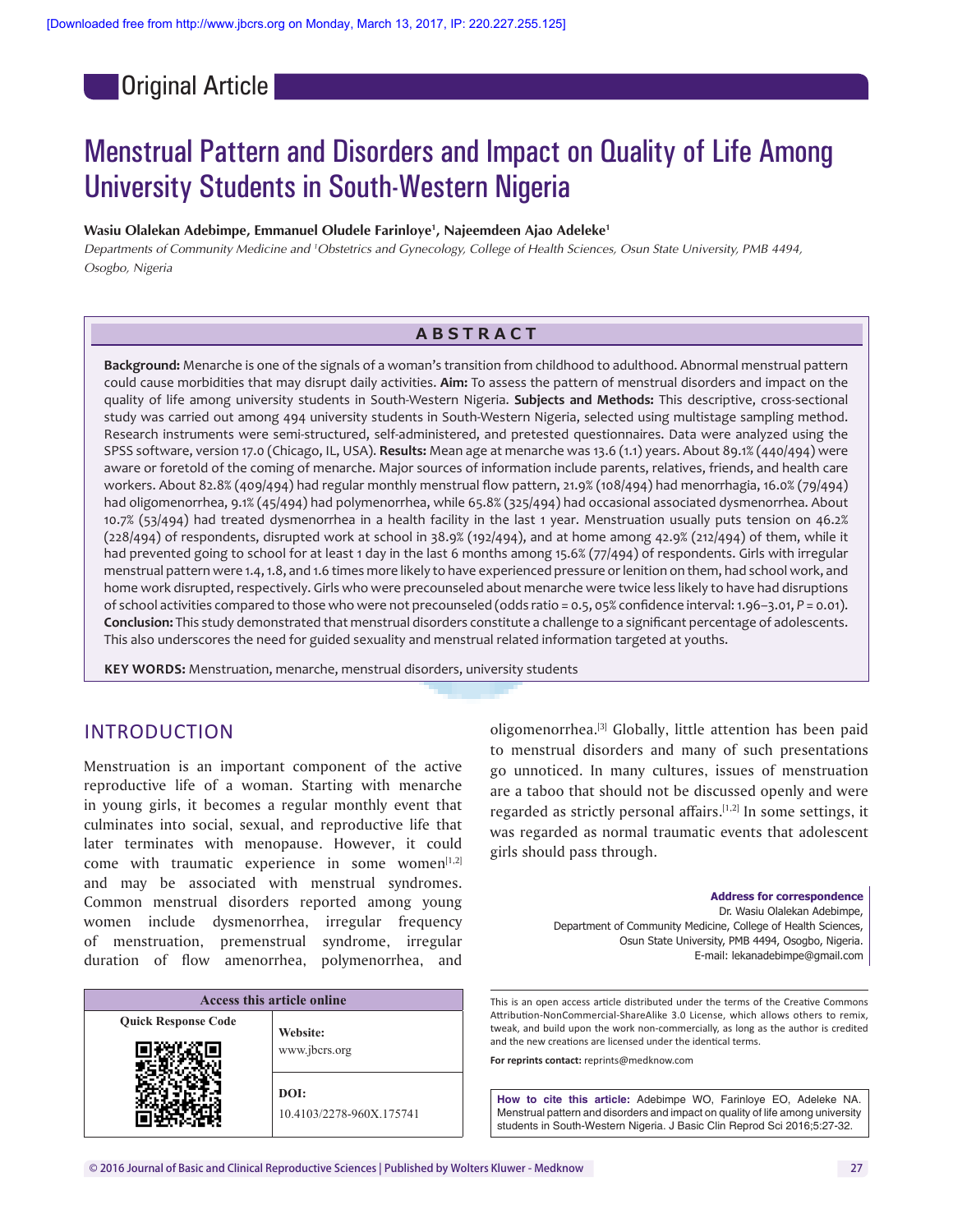Disease burden associated with menstrual disorders include dizziness, headache, depression, and anxiety, calling for medical attention. Primary dysmenorrhea or painful menstruation without pelvic abnormalities may be associated with vomiting, fatigue, back pain, and diarrhea while secondary dysmenorrhea refers to painful menstruation due to pelvic abnormalities. Menstrual disorder is one of the most common cause of regular absenteeism of young women from schools and work places and inability to meet up with some social functions.<sup>[4-6]</sup> In a study, the most common effect of menstrual problems on daily routine reported was in the form of prolonged resting hours (54%) followed by inability to study  $(50\%)$ .<sup>[7]</sup> Other activities that could be affected by dysmenorrhea include reduction in class concentration, sports, class participation, socialization, homework, test-taking skills, and grades.<sup>[7]</sup>

Several studies have shown that youths with dysmenorrhea reported that it affects their academic performance and social and sports activities, a distressing finding given the availability of effective medications.<sup>[4,8]</sup> One of the studies reported a high likelihood that stressful menstrual conditions may lead to young women seeking medical attention. Women with menstrual irregularities and discomfort were about 5 times more likely to seek medical attention compared to women with normal menstruation and this observation was statistically significant  $(P < 0.05)$ . The study concluded that great number of university students suffered menstrual disorders and discomfort with impact on their health status, productivity at homes, and school as well as social functions, and interactions with others in their environment.<sup>[9]</sup> Despite these evidences, huge paucity of data on the effect of menstrual disorders on the quality of life exists locally here, while evidence of its effect on health status and social integration among youths are scarce, most especially in Nigeria. This study, therefore, assessed the pattern of menstrual disorders and impact on the quality of life among university students in South-Western Nigeria.

# SUBJECTS AND METHODS

#### **Study area**

The State of Osun is located in South-Western Nigeria and have a population of about 3.5 million.<sup>[10]</sup> There are three Tertiary Institutions in Osogbo city, which is the state capital, namely Osun State University, LAUTECH College of Health Sciences and Fountain University. Osun State University has the main campus (with only two colleges) in Osogbo. LAUTECH has only the College of Health Sciences in Osogbo city. Fountain university, though a private university, unlike the other two, has only one campus, which is located in Osogbo city. The total population of students in these institutions in Osogbo is about 12,000.

# **Study design**

This was a descriptive, cross-sectional study of the pattern of menstruation and menstrual disorders and impact on the quality of life among female university undergraduates in South-Western Nigeria. Registered female students of these universities whose ages were 15 years and above constitute the target population.

### **Sample size estimation**

Using the Leslie Fischer's formula for the calculation of sample size for a population above  $10,000$ ,  $[11]$  a sample size of 459 was calculated using menstrual disorders prevalence rate of 54.0.<sup>[12]</sup> This was increased to 500 to take care of possible attrition from this study.

# **Sampling method**

T.

A multi stage sampling method was used in selecting participants into this study. In the first stage, two out of three universities were selected at random employing simple balloting and this evolved Osun State University and Fountain University. In the second stage, a list of all colleges and departments in these universities were obtained from the university authorities. Using simple random sampling, two colleges and two departments per college were randomly selected from each of the universities employing simple balloting. In each department, 2 level classes were randomly chosen giving a total of 16 level classes. Equal allocation technique was used in sharing the questionnaires among classes.

In the lecture hall while preparing for classes, participants were recruited into the study using a systematic sampling of one in three students according to that day's sitting arrangement. This continued until questionnaires allocated to that class got exhausted. In the class where questionnaires were not exhausted, another class was chosen using simple random sampling and participants were recruited in the same way.

# **Research instruments**

Semi-structured, self-administered questionnaire was used in data collection. This was pretested among university students in Ile Ife in Osun State, and the responses were used to modify and validate the questionnaires. Study was carried out during the Harmattan semester of the 2013/14 academic session. The study variables sought included sociodemographic data, preparation for and occurrence of menarche, and pattern of menstruation. Toward ensuring validity of data collected, the pretesting was complimented by training of research assistants on how to conduct and re-assure respondents of privacy in data collection and confidentiality of information volunteered. Boys were duly separated from the girls during data collection to prevent undue interference. Quality of life related variables include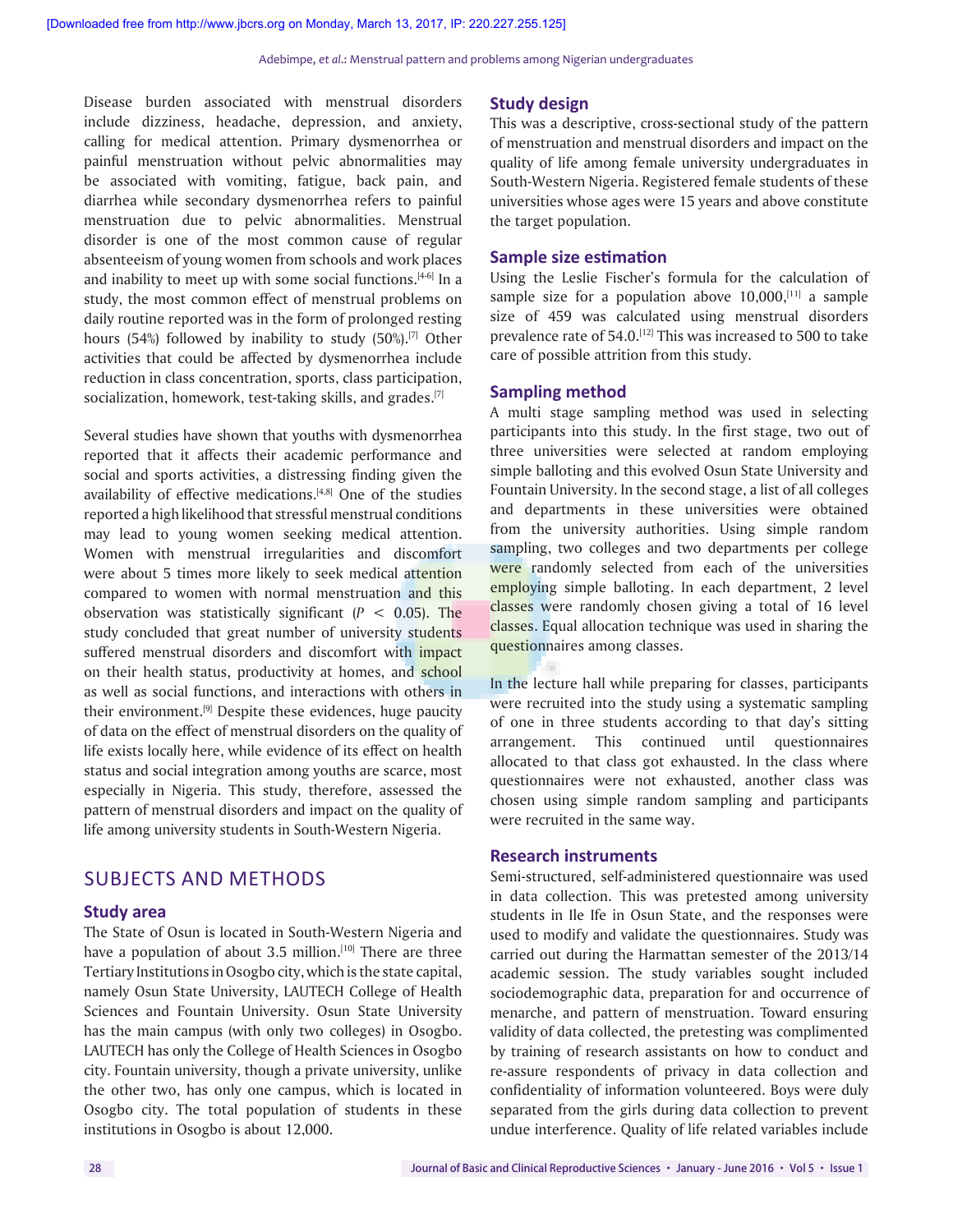effect of menstrual irregularities on daily homework such as cooking, and going on errands for parents; effect on academic activities at home such as going for home lessons, and academic activities in schools such as reading, preparation for school work, and attendance at class sessions. Others include attendance at social functions such as parties and religious activities.

# **Ethical clearance**

Ethical clearance to conduct the study was obtained from LAUTECH Teaching Hospital Ethical Review Committee. Consent was obtained from the heads of selected departments, the lecturer who were in class with students on the day of data collection and the respondents who took part in the study. Written informed consent was obtained from each respondent who were also assured of confidentiality of findings.

### **Data management**

The SPSS software, version 17.0 (Chicago, IL, USA) was used for data entry and analysis after sorting out the questionnaires. Validity of data was done by double entry and random checks for errors and outlier values. Relevant frequency distributions tables and measures of central tendency indices were generated. The binary regression model was used for multivariate analysis of quantitative variables, while level of statistical significance was set at  $P \leq 0.05$  in determination of relationships between categorical variables.

# **RESULTS**

The mean age of respondents studied was 20.8 (2.7) years, with 15–19 years age group constituting 39.1% (193/494) of study population. Three-hundred and ninety-six (98.4%) were single, while 74.5% (368/494) were Christians by religion. All academic levels or year of study of students were represented, and all the respondents were female students [Table 1].

Table 2 shows that 46.2% (228/494) exercised fears when menstruation first appeared. Mean age at menarche was 13.6 (1.1) years. Four-hundred and forty (89.1%) were foretold of the commencement and coming of menstruation and counseled. Sources of this information included parents, relatives, friends, teachers, and health care workers. Major premenarche messages or advice received from these sources included abstaining from sexual intercourse and to improve on personal hygiene once menstruation starts. Three-hundred and twenty-five (65.8%) of respondents told their parents when menstruation eventually came.

For a period of about 3 years after the onset of menarche, 82.8% (409/494) had regular monthly menstrual pattern, 21.9%

| Table 1: Sociodemographic characteristics of respondents |            |  |  |
|----------------------------------------------------------|------------|--|--|
| Sociodemographic (n=494)                                 | n (%)      |  |  |
| Age in years                                             |            |  |  |
| $15-19$                                                  | 193(39.1)  |  |  |
| $20 - 24$                                                | 238 (48.2) |  |  |
| $25 - 29$                                                | 54(10.9)   |  |  |
| 30 and above                                             | 9(1.8)     |  |  |
| Year of study                                            |            |  |  |
| 100 or first year                                        | 47(9.6)    |  |  |
| 200 or second year                                       | 214(43.3)  |  |  |
| 300 or third year                                        | 162(32.8)  |  |  |
| 400 or fourth or final year                              | 71(14.4)   |  |  |
| Marital status                                           |            |  |  |
| Married                                                  | 8(1.6)     |  |  |
| Single                                                   | 396 (98.4) |  |  |
| Religion                                                 |            |  |  |
| Christian                                                | 368(74.5)  |  |  |
| Muslim                                                   | 105(21.3)  |  |  |
| Traditional                                              | 14(2.8)    |  |  |
| Others                                                   | 7(1.4)     |  |  |

| Table 2: Information about menarche and menstruation |            |  |  |  |
|------------------------------------------------------|------------|--|--|--|
| Variable (n=494)                                     | $n(\%)$    |  |  |  |
| Age at first ever menstruation in years ( $n=494$ )  |            |  |  |  |
| <10 years                                            | 1(0.2)     |  |  |  |
| $10 - 14$                                            | 344 (69.6) |  |  |  |
| $15-19$                                              | 135 (27.4) |  |  |  |
| 20 and above                                         | 14(2.8)    |  |  |  |
| Have older female siblings                           | 255(51.6)  |  |  |  |
| Had fear when menstruation first appeared            | 228(46.2)  |  |  |  |
| Foretold or precounseled of coming of menstruation   | 440 (89.1) |  |  |  |
| Source of information                                |            |  |  |  |
| Parents                                              | 213(43.1)  |  |  |  |
| <b>Relatives</b>                                     | 31(6.3)    |  |  |  |
| Friends                                              | 28(5.7)    |  |  |  |
| Teacher                                              | 88 (17.8)  |  |  |  |
| Health care workers                                  | 80(16.2)   |  |  |  |
| Others                                               | 53(10.7)   |  |  |  |
| Premenarche message or advise given                  |            |  |  |  |
| Abstain from sex                                     | 266 (53.8) |  |  |  |
| Improve personal hygiene                             | 78 (15.8)  |  |  |  |
| Avoid dating                                         | 54 (10.9)  |  |  |  |
| Avoid sugary things                                  | 16(3.2)    |  |  |  |
| Received counseling of meaning of menstruation       | 23(4.7)    |  |  |  |
| Counseled on social behavioral change in adult life  | 34(6.9)    |  |  |  |
| Reassured                                            | 28(5.7)    |  |  |  |
| Who did you tell when you saw first menstruation     |            |  |  |  |
| Parents                                              | 325 (65.8) |  |  |  |
| <b>Relatives</b>                                     | 49(9.9)    |  |  |  |
| Friends                                              | 47(9.5)    |  |  |  |
| Teachers                                             | 36(7.3)    |  |  |  |
| Health care workers                                  | 18(3.6)    |  |  |  |
| Nobody                                               | 19(3.8)    |  |  |  |
| I was well prepared for my menarche                  | 208(42.1)  |  |  |  |

(108/494) had irregular, 16.0% (79/494) said menstruation could skip 1 or more months before coming, 9.1% (45/494) had polymenorrhea, while 65.8% (325/494) had associated dysmenorrhea, according to Table 3, 208 (42.1%) said they were eventually prepared for menarche. At present, duration of menstrual flow was 3–5 days among 78.9% (390/494) of respondents, while it flows for more than 5 days among 12.6% (62/494). Sixty-two (12.6%) had heavy flow (menorrhagia), 13.8% (68/494) had reduced flow, while 75.7% (364/494) had normal flow. Fifty-three (10.7%) had treated dysmenorrhea in a health facility in the last 1 year. Four-hundred and sixty-nine (94.9%) students usually have full or painful breast few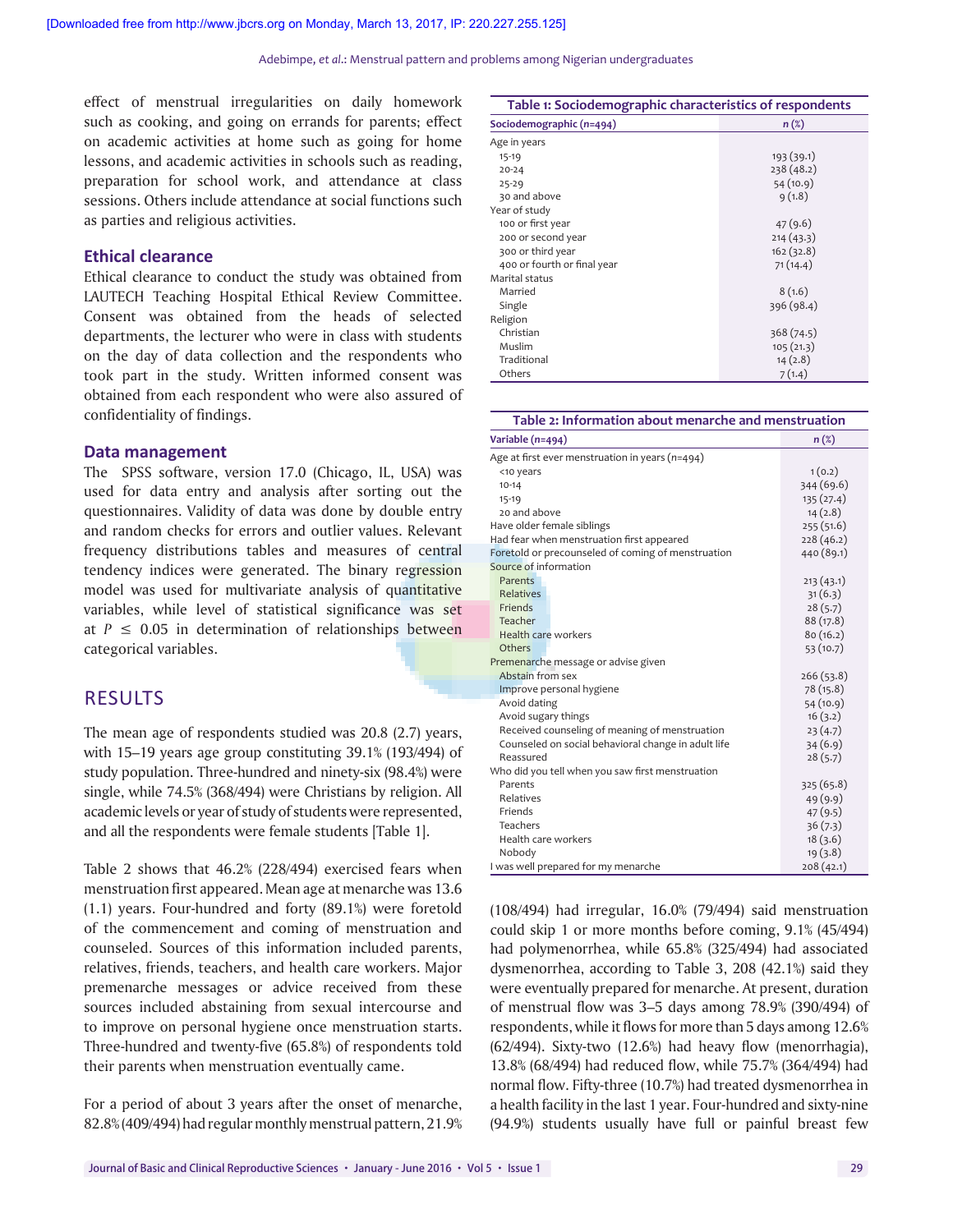Adebimpe, *et al*.: Menstrual pattern and problems among Nigerian undergraduates

| Table 3: Pattern of menstruation among respondents                 |                  |  |  |
|--------------------------------------------------------------------|------------------|--|--|
| <b>Variables</b>                                                   | $n(\mathcal{E})$ |  |  |
| Common premenstrual symptoms (multiple responses)                  |                  |  |  |
| Lower abdominal pains                                              | 98 (19.8)        |  |  |
| Back pain                                                          | 56(11.3)         |  |  |
| Breast symptoms                                                    | 21(4.3)          |  |  |
| Facial skin changes                                                | 34(6.9)          |  |  |
| Diarrhea                                                           | 26(5.3)          |  |  |
| Nausea and vomiting                                                | 23(4.7)          |  |  |
| Fever, cold and catarrh                                            | 14(2.8)          |  |  |
| Increase appetite                                                  | 8(1.6)           |  |  |
| Mood changes                                                       | 16(3.2)          |  |  |
| Common pattern of menstruation ever experienced since              |                  |  |  |
| menarche (multiple responses)                                      |                  |  |  |
| My menstruation is regular and comes monthly                       | 409 (82.8)       |  |  |
| Regular, comes every 6 weeks                                       | 30(6.1)          |  |  |
| Regular, comes every 3 weeks                                       | 45(9.1)          |  |  |
| Irregular but still comes every month                              | 108(21.9)        |  |  |
| Can skip one or more months without coming                         | 79 (16.0)        |  |  |
| Number of days menstruation usually comes                          |                  |  |  |
| <3 days                                                            | 42(8.5)          |  |  |
| 3-5 days                                                           | 390 (78.9)       |  |  |
| >5 days                                                            | 62(12.6)         |  |  |
| Volume of blood loss as described by subject                       |                  |  |  |
| Normal flow                                                        | 364 (73.7)       |  |  |
| Heavy flow                                                         | 62(12.6)         |  |  |
| Reduced flow                                                       | 68(13.8)         |  |  |
| Other associated menstrual pathologies                             |                  |  |  |
| Respondent usually experienced associated dysmenorrhea             | 325 (65.8)       |  |  |
| Have treated menstrual pains in a HF in the last 1 year            | 53 (10.7)        |  |  |
| My breast usually full/painful few days or hours to menstruation   | 469 (94.9)       |  |  |
| Menstruation usually puts pressure or tension on me                | 228(46.2)        |  |  |
| Menstruation usually disrupts my work at school                    | 192 (38.9)       |  |  |
| Menstruation usually disrupts my work at home                      | 212(42.9)        |  |  |
| It had prevented me from going to school for 1 day at least in the | 77(15.6)         |  |  |
| last 6 months                                                      |                  |  |  |
| Subject can do a 6 months recall of her LMPs                       | 212(42.9)        |  |  |
| Have a written record of monthly menstruation in the last 6 months | 181(36.6)        |  |  |

LMPs=Last menstrual periods

days or hours to menstruation. Menstruation usually puts pressure or tension on 46.2% (228/494) and usually disrupts work at school among 38.9% (192/494). Menstruation usually disrupts work at home among 42.9% (212/494), while it had prevented going to school for 1 day at least in the last 6 months among 15.6% (77/494) of respondents. Only 42.9% (212/494) of respondents could do a 6 months recall of her last menstrual periods (LMPs), while 36.6% (181/494) claimed to have a written record of monthly menstruation in the last 6 months. Having dysmenorrhea was statistically, significantly associated with age at menarche, duration of menstrual flow, missing school days, and disruption of activities at home and in school  $(P = 0.01)$ .

Table 4 shows that girls with irregular menstrual pattern were 1.4, 1.8, and 1.6 times more likely to have experienced pressure or lenition on them (odds ratio  $|OR| = 1.38$ , 95% confidence interval [CI]: 0.60–3.12 and *P* = 0.45); had school work disrupted (OR =  $1.76$ , 95% CI: 1.55–5.62 and  $P = 0.04$ ); or had their homework disrupted (OR = 1.62, 95% CI: 0.19–1.95 and *P* = 0.42), respectively.

Girls who were precounseled on menarche were 2.2 times less likely to be caught unaware of menarche compared to

#### **Table 4: Binary logistic regression showing association between irregular menstrual pattern and some selected menstruation related variables**

|                                                               | <b>OR</b><br>95% CI |      |                    | P    |  |  |
|---------------------------------------------------------------|---------------------|------|--------------------|------|--|--|
|                                                               |                     |      | <b>Lower Upper</b> |      |  |  |
| Having irregular menstruation                                 |                     |      |                    |      |  |  |
| Puts pressure on me (reference category = no)                 | 1.38                | 0.60 | 3.12               | 0.45 |  |  |
| Disrupt work at school (reference category = no)              | 1.76                | 1.55 | 5.62               | 0.04 |  |  |
| Disrupt work at home (reference category = no)                | 1.62                | 0.19 | 1.95               | 0.42 |  |  |
| Precounseled for menarche                                     |                     |      |                    |      |  |  |
| Caught unaware of menarche (reference category = no) 0.45     |                     | 1.01 | 4.30               | 0.01 |  |  |
| Prepared for menarche (reference category = no)               | 1.4                 | 2.03 | 3.71               | 0.02 |  |  |
| Had disruption of school work (reference category = $no)$ 0.5 |                     | 1.96 | 3.01               | 1.12 |  |  |
|                                                               |                     |      |                    |      |  |  |

OR=Odds ratio, CI=Confidence interval

those who were not counseled (OR = 2.2, 95% CI: 1.01–4.30,  $P = 0.01$ ). Similarly, those who were precounseled about menarche were 1.4 times more likely to have prepared for menstruation (OR = 1.4, 95% CI: 2.03–3.71, *P* = 0.02) and twice less likely to have had disruptions of school activities compared to those who were not precounseled ( $OR = 0.5$ , 95% CI: 1.96–3.01, *P* = 0.01), though these observations were found to be statistically significant.

# **DISCUSSIONS**

Menstruation is an important component of the active reproductive life of a woman. Though it is a natural phenomenon and an important indicator of women's health, $[3,13]$  it could come with traumatic experience in some women, most especially those who were not prepared for any departure from the normal menstrual pattern.<sup>[1,2]</sup>

The mean age at menarche of around 13.6 years in this study supports similar other studies including 13.7 (1.68) years in Nigeria,[8] 12.5 (standard deviation [SD] 1.0) years in Lebanon, $[14]$ , 13.6 (SD 1.7) years among some other Lebanon girls, and (12.3 [SD 1.1] years) in Islamic Republic of Iran.<sup>[15]</sup> Others include Saudi Arabia (12.0 [SD 1] years), [16] Hong Kong (12.3 [SD 1.1] years),<sup>[17]</sup> and Malaysia (12.3 [SD 1.1] years).<sup>[18]</sup> This mean age in this study was, however, younger when compared to a similar Nigerian cross-sectional study (similar sample size and nature and mean age of respondents) done in 2010 that reported a mean age of  $14.2$  years.<sup>[19]</sup> These comparative studies may have suggested a possible drop in age at menarche over about a 4 years period. However, further studies are required to validate this observation. Menarche is the hallmark or cardinal event of a woman's secondary sexual characteristics signifying sexual maturity and childhood transition to adulthood. The possible declining age of menarche could be attributed to better living standards, for example, adequate nutrition and health care. These trends have implications for reproductive health among university girls and adolescents as regards commencement of dating, giving up to peer influences, sexual relationships, including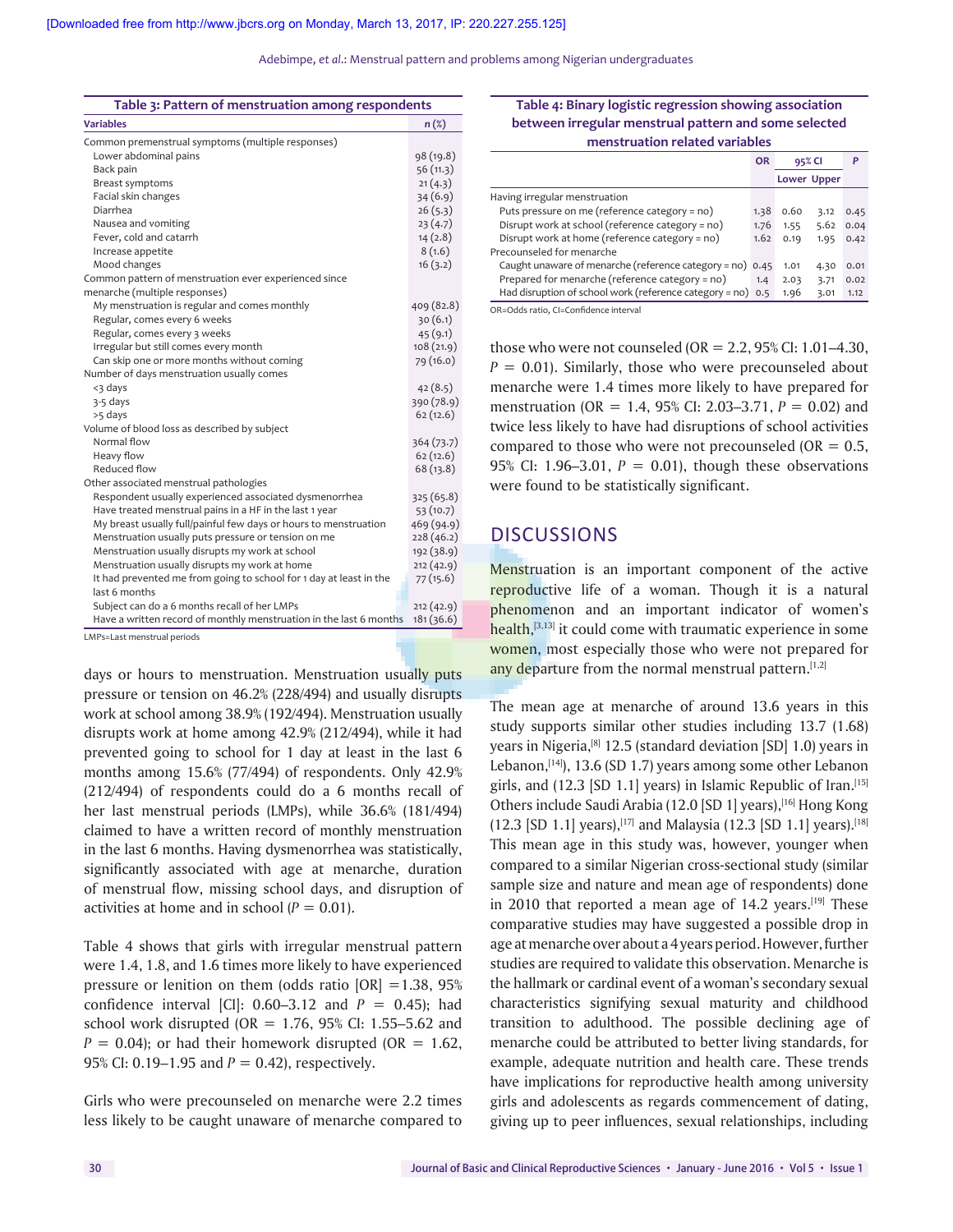sexual intercourse, transmission of sexually transmitted infections, and unintended pregnancies. Thus, there is a need for the parents to prepare young girls for menarche at earlier age, and give them correct and well-guided information, though other sources of information on menarche to the young girls may also offer early counseling roles to these girls.

Majority of our studied subjects had regular monthly menstrual pattern. This proportion is, however, higher when compared to other studies,  $[6,14]$  both of which reported about a third only having regular menstrual period. This still suggest that menstrual-related diseases are not uncommon.[18] Menstrual irregularities reported in this study include menorrhagia, oligomenorrhea, polymenorrhea, and this supports several other studies.[3,6,14,20] With a significant two-thirds presenting with painful menstruation and about one-tenth of them having sought treatment for dysmenorrhea, this complain appears very common among young girls as reported by some other studies  $(60-93%)$ .<sup>[3,13,19,21,22]</sup> Much lower figure of dysmenorrhea of 38.1% was reported in another study $[3]$  and extremely lower figure of about 6.2% of the studied girls in another study experienced dysmenorrhea.<sup>[23]</sup> All these data further suggested that dysmenorrhea is about the most common gynecologic and menstrual-related disorder among female youths.

Menstruation usually puts pressure or tension on nearly half of respondents, disrupts home work among two-fifths, and school work among a third including preventing going to school for 1 day at least in the last 6 months. Common effects of menstrual problems on daily routine reported by other supportive studies include prolonged resting hours (54%), followed by inability to study (50%), $[7]$ reduced concentration in the class (59%), reduced performance in sports (51%), reduced class participation (50%), socialization (46%), homework (35%), test-taking skills (36%), grades (29%), and school absenteeism. $[4-6]$  This further supports the fact that menstruation could bring discomfort and eventually low quality of life as a result of inability to cope with the usual and expected social functions and gender roles.

In this study, majority of respondents had discussed menstruation with some significant others including parents, siblings, and friends. This supports other studies in which more than half (52%) of the subjects discussed their menstrual problems with their mother.<sup>[7]</sup> About one-tenth of our respondents had consulted a health facility for menstrual-related problems, compared to half<sup>[7]</sup> and  $7.5\%$ <sup>[14]</sup> of the students who decided to seek medical attention for menstrual abnormalities in other reports. This pattern of health-seeking behavior was better than 5.3% reported

among rural young adolescents consulting doctors for menstrual problems, with 22.4% taking over-the-counter medications.[17] In other studies, two-thirds had opted for allopathic treatment for their menstrual problems, $[7]$  while self-medication was practiced by 7.13% of the adolescent girls.[23] Since outcome of treatment of present illness is a co-determinant of future gynecological outcomes, it is important that young girls have adequate information and unhindered access to quality health care, most especially at the University Health Services. Dysmenorrhea being a predictor of having negative menstrual experiences and missing of school days, its association with age at menarche and length of bleeding also supports findings from other studies.[8,13]

In this study, less than half of respondents could do a 6 months recall of their LMP, while about one-third claimed to have a written record of monthly menstruation in the last 6 months. These information or knowledge have a lot of implications for the awareness of ovulation period as related to possible ongoing sexual activities and its consequences. The association between being foretold of the coming of menarche and preparing for it and having less disruption of home and school activities supports findings from several other studies.<sup>[6,8,14,20]</sup> Students who were precounseled are more likely to have expect these complaints and may worry themselvess less compared to others since many of these menstrual presentations could be a temporary occurrence for some months. This underscores the need for guided sexuality and menstrual-related information targeted at youths. These information and counseling could come from the various significant others who gave premenarche counseling to girls studied such as parents, guardians, and teachers, the importance of university-based seminars and counseling sessions at the University Health Services and Centers should not be under estimated. One limitation of this study is our inability to use a standardized instrument to measure the quality of life of the participants, rather we used self-drafted quality of life and related questions. However, questions asked in our research instrument were representative of most quality of life assessment questionnaire in use. No WHO or other agency quality of life questionnaires on menstruation were found online for possible adoption.

# **CONCLUSION**

Age at menarche appeared to haves dropped and menstrual disorders are common among Nigerian university students studied, disrupting routine activities at school and homes. Youths need unhindered access to early counseling on menarche and menstrual issues. While parents need to move closer to their children for guided information on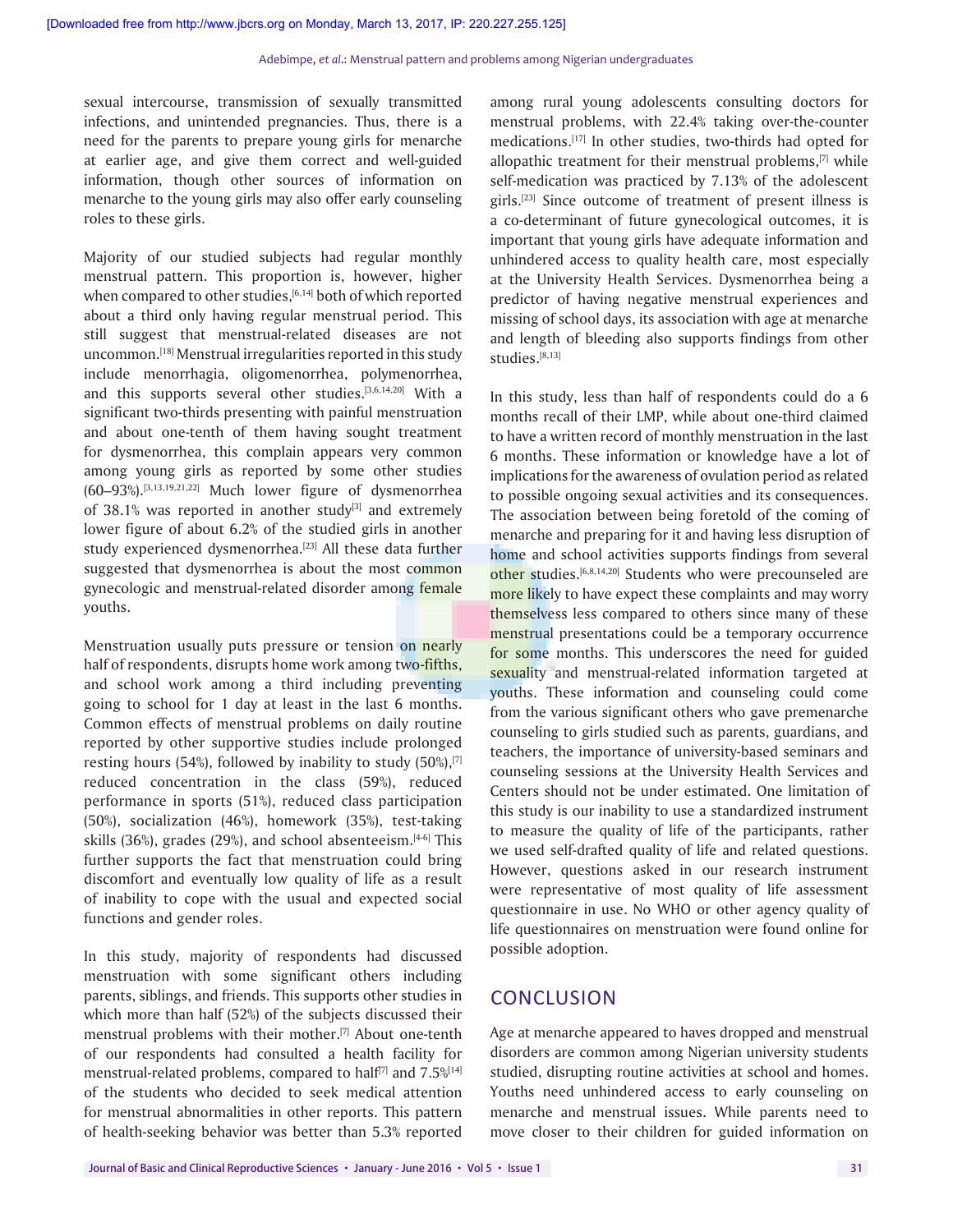#### Adebimpe, *et al*.: Menstrual pattern and problems among Nigerian undergraduates

menstruation and other reproductive health issues as a matter of right, University Health Services should make treatment of menstrual problems easily accessible to undergraduates in Nigerian institutions of higher learning.

# **Acknowledgment**

The authors would like to thank the Heads of institutions who gave approval to conduct this study, and the students who participated in the study.

#### **Financial support and sponsorship**  Nil.

#### **Conflicts of interest**

There are no conflicts of interest.

# **REFERENCES**

- 1. Harlow SD, Campbell OM. Menstrual dysfunction: A missed opportunity for improving reproductive health in developing countries. Reprod Health Matters 2000;8:142-7.
- 2. Walraven G, Ekpo G, Coleman R, Scherf C, Morison L, Harlow SD. Menstrual disorders in rural Gambia. Stud Fam Plann 2002;33:261-8.
- 3. Karout N, Hawai SM, Altuwaijri S. Prevalence and pattern of menstrual disorders among Lebanese nursing students. East Mediterr Health J 2012;18:346-52.
- 4. Banikarim C, Chacko MR, Kelder SH. Prevalence and impact of dysmenorrhea on Hispanic female adolescents. Arch Pediatr Adolesc Med 2000;154:1226-9.
- 5. Grant C, Gallier L, Fahey T, Pearson N, Sarangi J. Management of menorrhagia in primary care-impact on referral and hysterectomy: Data from the somerset morbidity project. J Epidemiol Community Health 2000;54:709-13.
- 6. El-Gilany AH, Badawi K, El-Fedawy S. Epidemiology of dysmenorrhoea among adolescent students in Mansoura, Egypt. East Mediterr Health J 2005;11:155-63.
- 7. Sharma A, Taneja DK, Sharma P, Saha R. Problems related to menstruation and their effect on daily routine of students of a medical college in Delhi, India. Asia Pac J Public Health 2008;20:234-41.
- 8. Iliyasu Z, Galadanci HS, Abubakar IS, Ismail AO, Aliyu MH. Menstrual patterns and gynecologic morbidity among university students in Kano, Nigeria. J Pediatr Adolesc Gynecol 2012;25:401-6.
- 9. Ayotunde L, Orji EO, Ajibike L. Menstrual disorder among young female workers and its implication on job performance (Case Study of Obafemi Awolowo University, Nigeria). IFE Psychologia 2007;16:224-38.
- 10. National Population Commission (NPC). Nigeria Demographic and Health Survey. Calverton, Maryland: NPC and ORC Macro; 2006. p. 45-7.
- 11. Araoye MO. Sampling methods. In: Research Methodology with Statistics for Health and Social Sciences. Ilorin, Nigeria: Nathadex Publishers; 2004. p. 117-20.
- 12. McPherson ME, Korfine L. Menstruation across time: Menarche, menstrual attitudes, experiences, and behaviors. Womens Health Issues 2004;14:193-200.
- 13. Poureslami M, Osati-Ashtiani F. Attitudes of female adolescents about dysmenorrhea and menstrual hygiene in Tehran suburbs. Arch Iran Med 2002;5:219-24.
- 14. Santina T, Wehbe N, Ziade F. Exploring dysmenorrhoea and menstrual experiences among Lebanese female adolescents. East Mediterr Health J 2012;18:857-63.
- 15. Mohammadzadeh Z. Puberty health education in Iranian teenagers: Self-learning or lecture and discussion panel? Iran J Med Educ 2002;3:4-7.
- 16. Moawed S. Indigenous practices of Saudi girls in Riyadh during their menstrual period. East Mediterr Health J 2001;7:197-203.
- 17. Chan SS, Yiu KW, Yuen PM, Sahota DS, Chung TK. Menstrual problems and health-seeking behaviour in Hong Kong Chinese girls. Hong Kong Med J 2009;15:18-23.
- 18. Lee LK, Chen PC, Lee KK, Kaur J. Menstruation among adolescent girls in Malaysia: A cross-sectional school survey. Singapore Med J 2006;47:869-74.
- 19. Esimai O, Esan GO. Awareness of menstrual abnormality amongst college students in urban area of ile-ife, osun state, Nigeria. Indian J Community Med 2010;35:63-6.
- 20. Titilayo A, Agunbiade OM, Banjo O, Lawani A. Menstrual discomfort and its influence on daily academic activities and psychosocial relationship among undergraduate female students in Nigeria. Tanzan J Health Res 2009;11:181-8.
- 21. Hillen J, Grbavac S. Primary dysmenorrhea in young Western Australian women: Prevalence, impact and knowledge of treatment. J Adolesc Health 2009;2:540-5.
- 22. Campbell MA, McGrath PJ. Use of medication by adolescents for the management of menstrual discomfort. Arch Pediatr Adolesc Med 1997;151:905-13.
- 23. Dambhare DG, Wagh SV, Dudhe JY. Age at menarche and menstrual cycle pattern among school adolescent girls in Central India. Glob J Health Sci 2012;4:105-11.